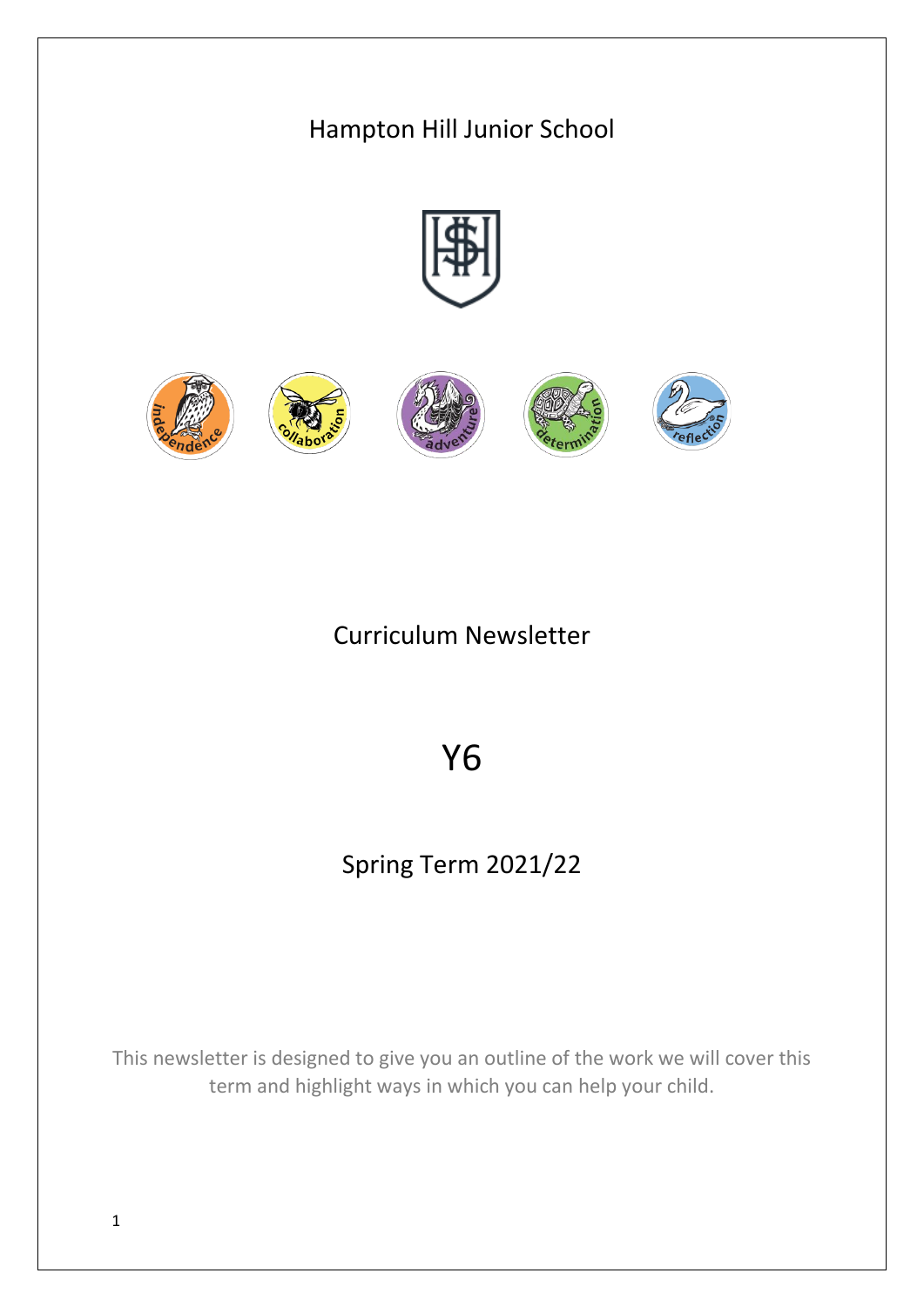### Dear Parents/ Carers

We are committed to a broad and balanced curriculum. We hope you find this information useful.

There was a fantastic atmosphere amongst our pupils in the first term. They demonstrated a can-do attitude, looking smart and with the correct equipment for learning. Thank you for helping us with this, it really does make a difference to their commitment to their work.

- Learning behaviour focus for this term: **Determination/ Reflection**
- Trips/ costings planned for this term: no costs planned at present
- PE KIT days: Outdoor: 6B THURSDAY/ 6W Wednesday 6OC FRIDAY.
- PE KIT days: Indoor: 6W & 6B TUESDAY/ 6OC Wednesday Please make sure they arrive in their PE kit.
- Green Mile Day: THURSDAY
- Home School Diaries need to be in school: everyday

| <b>DATE</b>          | <b>EVENT</b>                            |
|----------------------|-----------------------------------------|
| 5/1/2022             | Children return                         |
| 19/1/2022            | SATs information evening 6.30pm         |
| 27/1/2022            | Booster groups start                    |
| 7/2/2022             | Mental Health week                      |
| 8/2/2022             | Safer Internet Day                      |
| W/C 14/2/2022        | <b>Half Term</b>                        |
| 23/2/2022            | <b>Subject Revolution Reading Day</b>   |
| 28/2/2022 & 3/3/2022 | Parent consultations 6OC                |
| 1/3/2022 & 3/3/2022  | Parent consultations 6W & 6B            |
| 1/3/2022             | Secondary school Offers Day             |
| 3/3/2022             | World Book Day                          |
| 18/2/2022            | Red Nose Day                            |
| 31/3/2022            | Whole School Photo Day and Class photos |
| tbc                  | Easter Hat Parade/Assembly              |
| 1/4/2022             | End of Term 1.45pm                      |

### **KEY DATES THIS TERM:**

(Further dates are likely to be added and will forwarded accordingly- along with any changes to dates)

### **SUBJECT AREAS:**

**English:** Balanced Arguments/ Just So stories/ Shackleton's journey/ Alma/ Spelling Shed **Maths:** Fractions/ Decimals/ Percentages/ Algebra/ Perimeter/ Area/ Volume/ Ratio **Science:** The circulatory system/ Healthy Lifestyles/ Evolution, Adaptation and Inheritance **R.E:** Buddhism and Christianity/ images of Jesus Christ/ Easter

### **Computing:** Web Design

**Music:** Focus on music in the Modern period, using ukuleles to explore jazz and the 12 bar blues. Revise Y5 musicianship and notation skills and build on aural and dictation, whilst introducing final Y6 skills.

**PHSE:** Dreams and goals/ ambitions/ new challenges/ being fit, healthy and safe

**P.E:** Fitness ( beep tests)/ Gymnastics/ Basketball/ Cricket